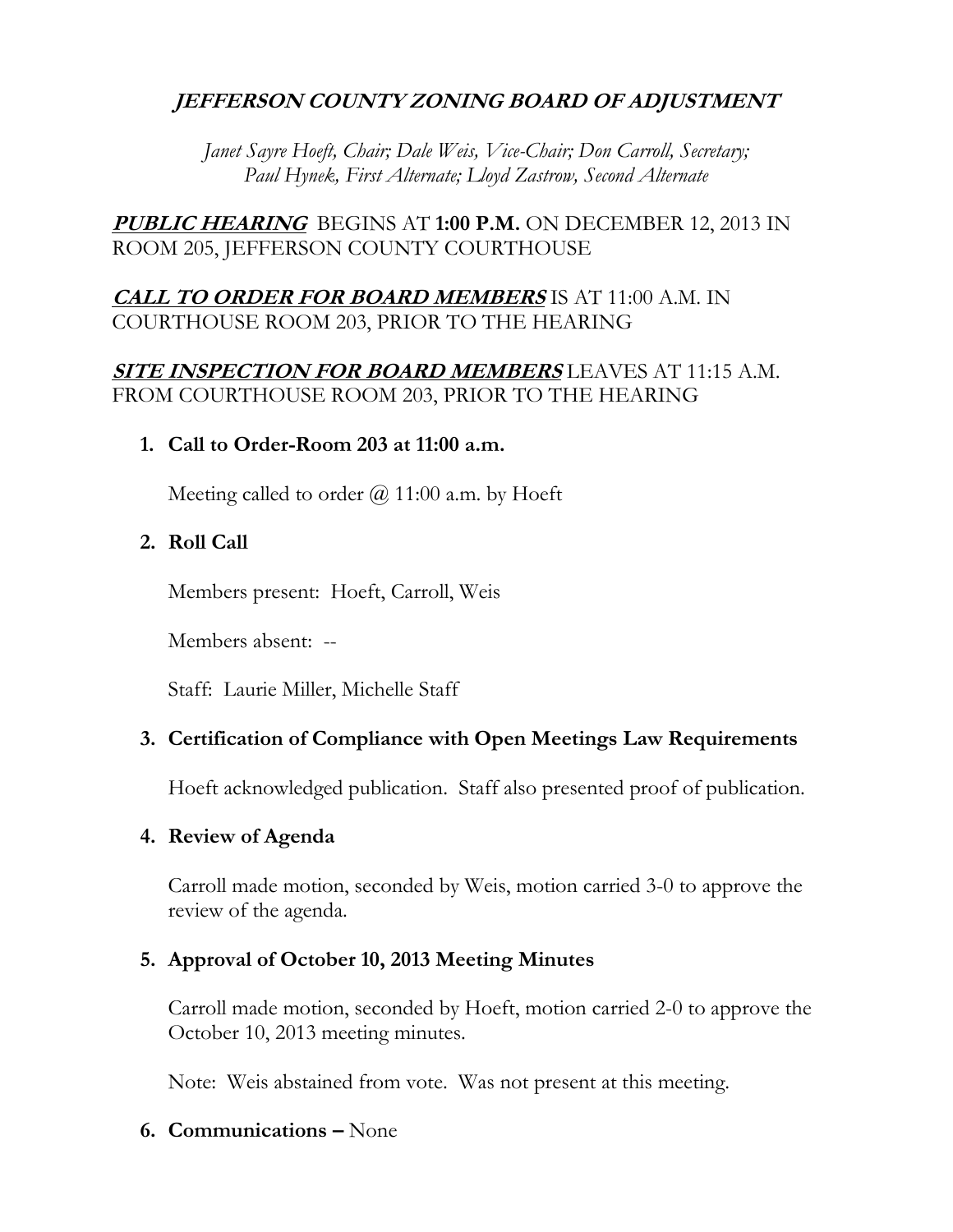**7. Site Inspections – Beginning at 11:15 a.m. and Leaving from Room 203**

## **8. Public Hearing – Beginning at 1:00 p.m. in Room 205**

Meeting called to order  $\omega$  1:00 p.m. by Hoeft

Members present: Hoeft, Carroll, Weis

Members absent: --

Staff: Laurie Miller, Michelle Staff

## **9. Explanation of Process by Board of Adjustment Chair**

The following was read into the record by Carroll:

## **NOTICE OF PUBLIC HEARING JEFFERSON COUNTY ZONING BOARD OF ADJUSTMENT**

**NOTICE IS HEREBY GIVEN** that the Jefferson County Zoning Board of Adjustment will conduct a public hearing at 1:00 p.m. on Thursday, December 12, 2013 in Room 205 of the Jefferson County Courthouse, Jefferson, Wisconsin. The matter to be heard is an application for variance from terms of the Jefferson County Zoning Ordinance. No variance may be granted which would have the effect of allowing in any district a use not permitted in that district. No variance may be granted which would have the effect of allowing a use of land or property which would violate state laws or administrative rules. Subject to the above limitations, variances may be granted where strict enforcement of the terms of the ordinance results in an unnecessary hardship and where a variance in the standards will allow the spirit of the ordinance to be observed, substantial justice to be accomplished and the public interest not violated. Based upon the findings of fact, the Board of Adjustment must conclude that: 1) Unnecessary hardship is present in that a literal enforcement of the terms of the ordinance would unreasonably prevent the owner from using the property for a permitted purpose or would render conformity with such restrictions unnecessarily burdensome; 2) The hardship is due to unique physical limitations of the property rather than circumstances of the applicant; 3) The variance will not be contrary to the public interest as expressed by the purpose and intent of the zoning ordinance. **PETITIONERS, OR THEIR REPRESENTATIVE, SHALL BE PRESENT.** There may be a site inspection prior to public hearing which any interested parties may attend; a decision shall be rendered after public hearing on the following:

**V1413-13 – Dane & Tammy Hartwig/Darryl & Donna Hartwig Property:** Variance to modify V15-76 to permit a one-acre farm consolidation rezoning around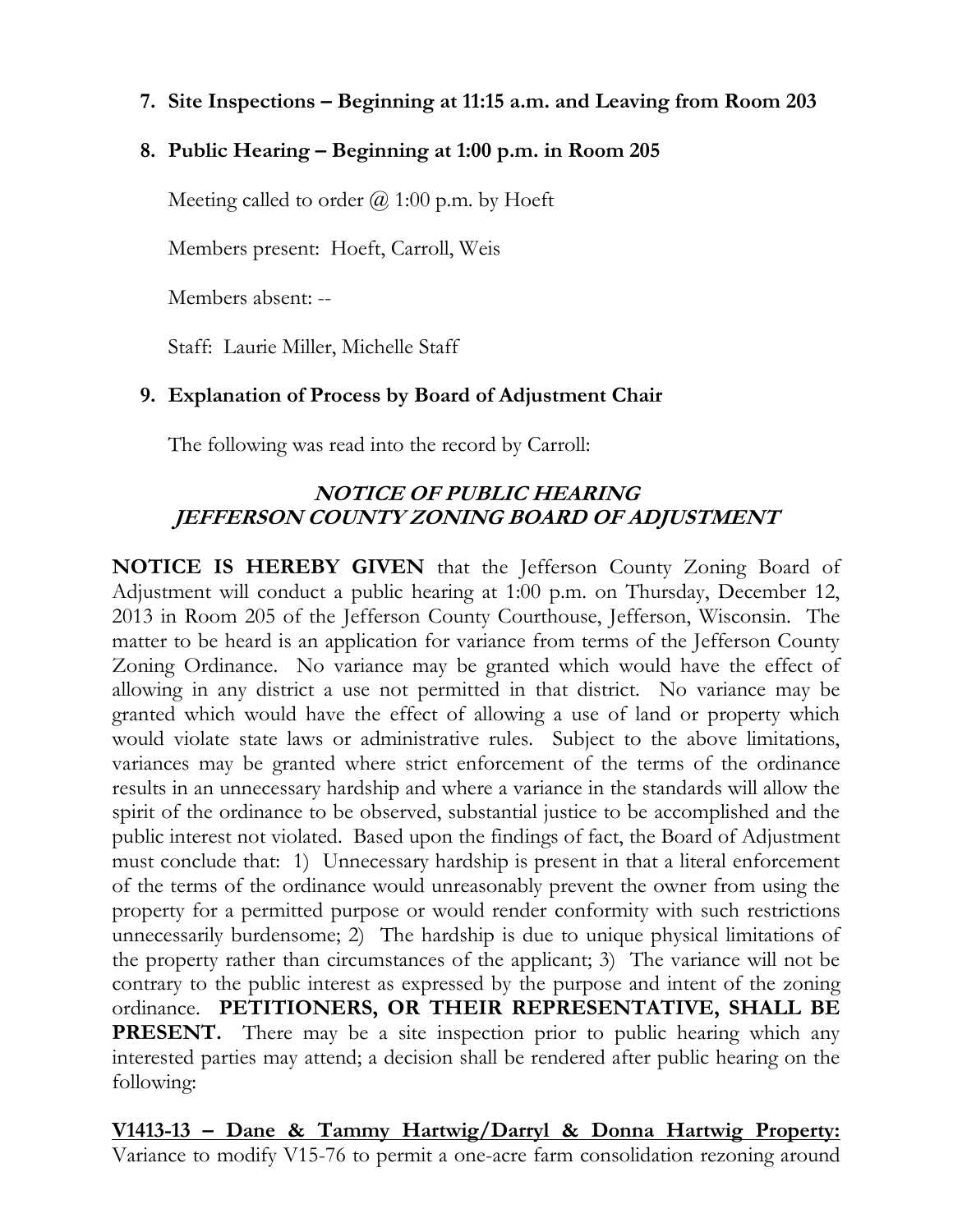the existing residence at W3912 CTH B. The parcel in question, PIN 008-0715-1621- 002 (29.5 Acres) has an existing parcel freeze due to the original variance. The site is in the Town of Farmington in an A-1, Exclusive Agricultural zone.

Dane Hartwig stated that they would like to split off the house. The remaining ag land is adjoining to ag land they currently own, and will operate it as a farm.

Darryl Hartwig added that they were not looking for any additional development. This request would not affect the ag use.

There were no questions or comments in favor or opposition of the petition. There was a town response in the file in favor of the petition which was read into the record by Weis.

Michelle Staff gave staff report. She explained that this was created by variance in 1976. In 1975, the ordinance required parcels to be 35 acres. In 1977-78, the A-3 zone was added to the ordinance. In the 2000 ordinance, it excluded parcels created by variance. The current ordinance allows splitting off an existing home through a rezoning process. The petitioners are only asking for the house to be split off, and the rest of the land to remain ag land.

Hoeft questioned the petitioner on the age of the home. Carroll questioned the ownership. Staff noted the original survey was replaced with a new sketch to include the septic. Carroll made motion, seconded by Hoft, motion carried 3-0 to accept the new sketch as part of the record.

Weis commented that this would bring it into conformance with the current ordinance. Staff noted that the A-1 land cannot be built upon unless they come back through a variance. Carroll questioned the petitioner if they would be okay with not being able to build on the remaining land. The petitioner responded they were okay with that. Carroll confirmed that the mound (septic) would be entirely on the A-3 lot and also addressed the petitioner and staff regarding the three criteria. Staff explained.

## **10. Decision on Above Petition (See following pages & files)**

## **11. Adjourn**

Motion made by Hoeft seconded by Weis, motion carried 3-0 to adjourn  $\omega$ 1:35 p.m.

**If you have questions regarding these variances, please contact the Zoning Department at 920-674-7113 or 920-674-8638. Variance files referenced on this hearing notice may be viewed in Courthouse Room 201 between the hours of**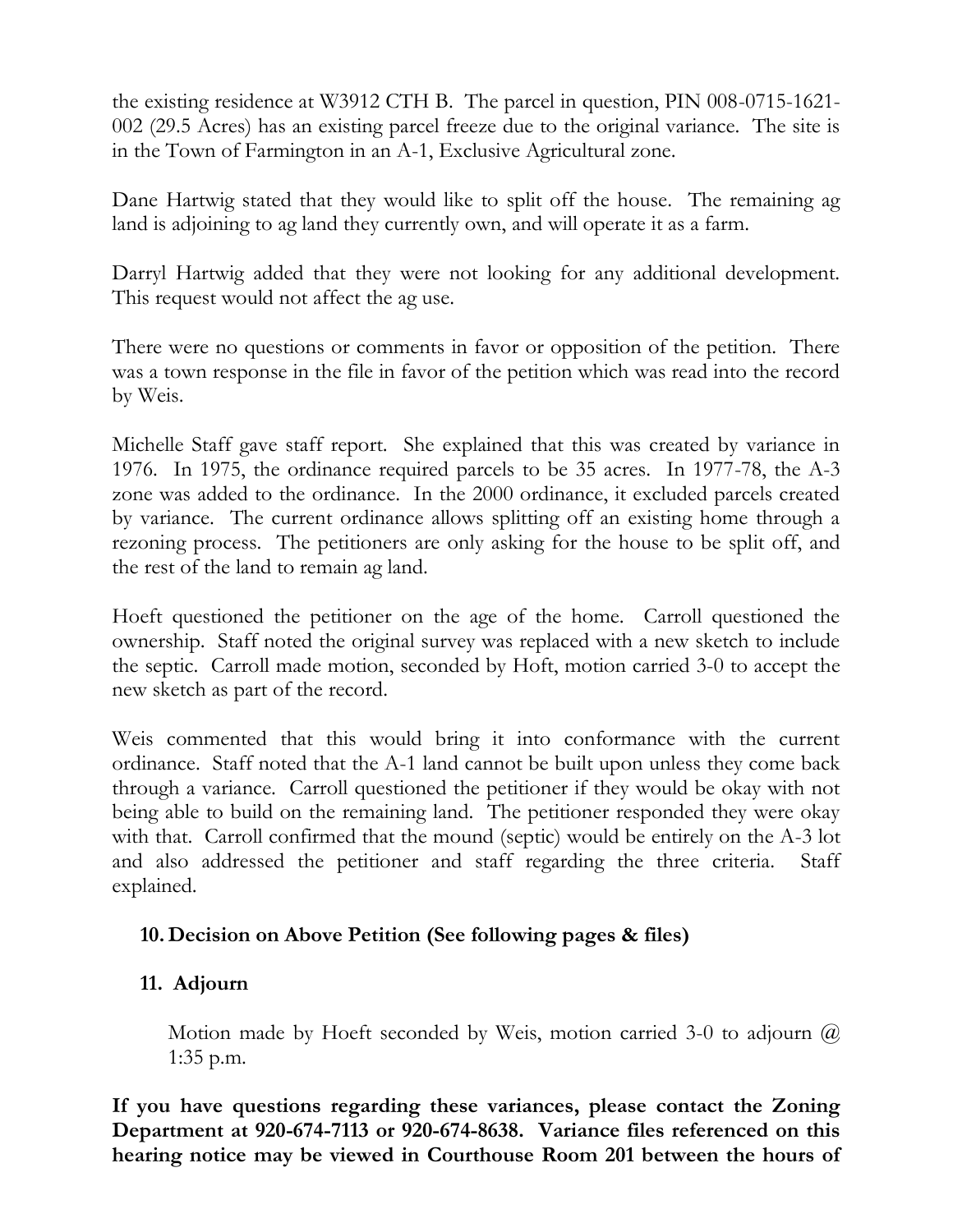**8:00 a.m. and 4:30 p.m. Monday through Friday, excluding holidays. Materials covering other agenda items can be found at www.jeffersoncountywi.gov.**

The Board may discuss and/or take action on any item specifically listed on the agenda.

# **JEFFFERSON COUNTY ZONING BOARD OF ADJUSTMENT**

Individuals requiring special accommodations for attendance at the meeting should contact the County Administrator at 920-674-7101 at least 24 hours prior to the meeting so appropriate arrangements can be made.

*A digital recording of the meeting will be available in the Zoning Department upon request.*

\_\_\_\_\_\_\_\_\_\_\_\_\_\_\_\_\_\_\_\_\_\_\_\_\_\_\_\_\_\_\_\_\_\_\_\_\_\_\_\_\_\_ \_\_\_\_\_\_\_\_\_\_\_\_

Secretary Date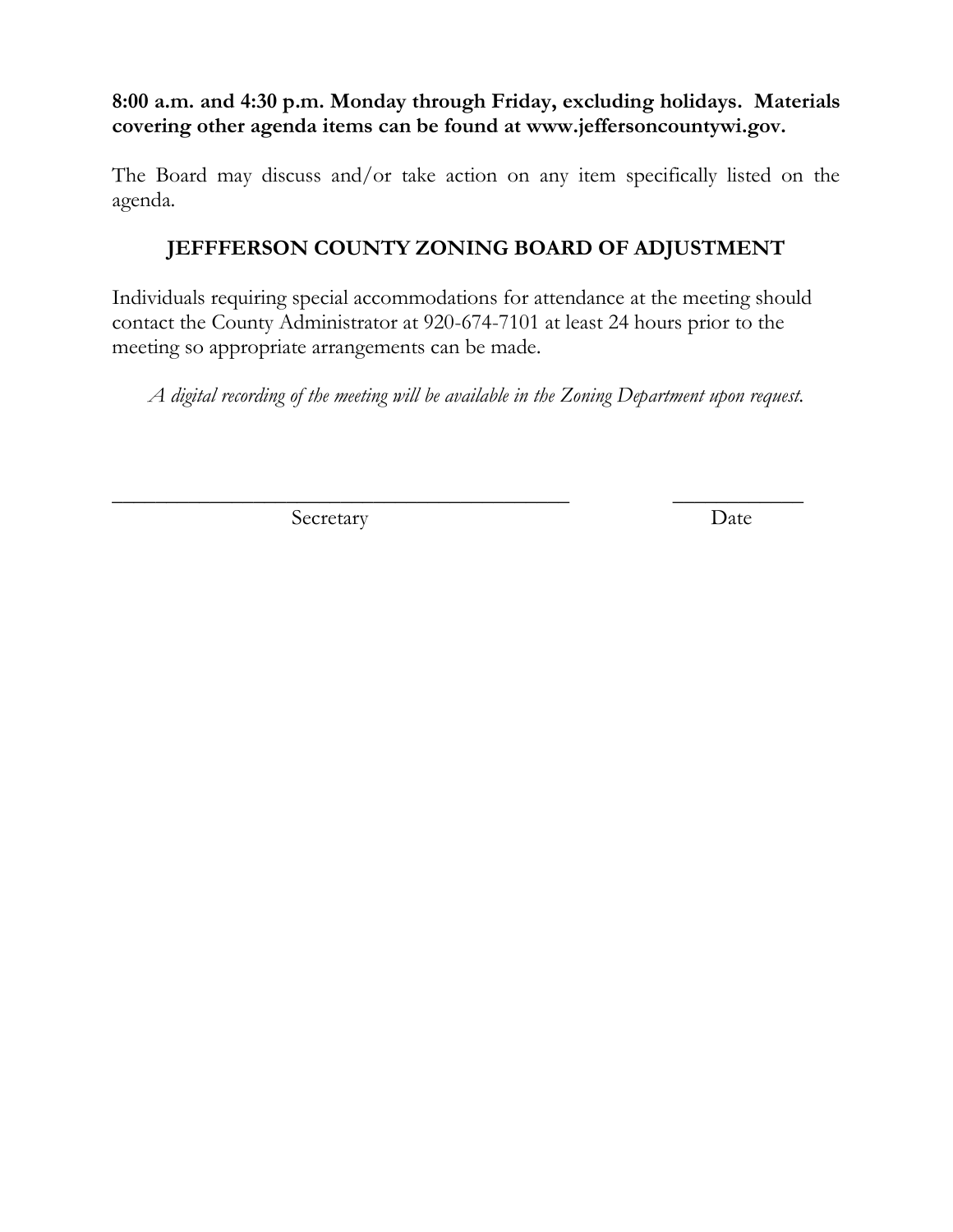## **DECISION OF THE ZONING BOARD OF ADJUSTMENT JEFFERSON COUNTY, WISCONSIN**

#### **FINDINGS OF FACT**

| <b>PETITION NO.:</b>                                                                   | 2013 V1413             |
|----------------------------------------------------------------------------------------|------------------------|
| <b>HEARING DATE:</b>                                                                   | 12-12-2013             |
|                                                                                        |                        |
| APPLICANT:                                                                             | Dane & Tammy Hartwig   |
|                                                                                        |                        |
| <b>PROPERTY OWNER:</b>                                                                 | Darryl & Donna Hartwig |
|                                                                                        |                        |
| PARCEL (PIN #): $008-0715-1621-002$                                                    |                        |
| TOWNSHIP: Farmington                                                                   |                        |
|                                                                                        |                        |
| <b>INTENT OF PETITIONER:</b> This request is to modify variance 1976 V15 to split off  |                        |
| the farmstead with one acre, but to keep the remainder of the parcel, approximately 28 |                        |
| $\sim$ $\sim$ 1 1                                                                      |                        |

**acres, as farmland.** 

**THE APPLICANT REQUESTS A VARIANCE FROM modification of a variance from 1976 OF THE JEFFERSON COUNTY ZONING ORDINANCE.**

#### **THE FEATURES OF THE PROPOSED CONSTRUCTION AND PROPERTY WHICH RELATE TO THE GRANT OR DENIAL OF THE VARIANCE APPLICATION ARE:**

**In 1976, this farm was granted a variance to split off a lot less than the required 35 acres. At the time, the only lot size allowed in the rural area was 35 acres. The County experienced a lot of variances from this provision of the Ordinance. As a result, in 1977 the County added a new zone (A-3) that was less than the required 35 acres which requires a rezoning. This request is to modify variance 1976 V15 to split off the farmstead with one acre, but to keep the reminder of the parcel, approximately 28 acres, as farmland.** 

**The lot is currently 29.50 acres and the petitioner is requesting that the existing farmhouse be split off to create a one acre lot. The petitioner is proposing the remainder of the 28.50 acres remain zoned A-1 Agricultural which will be used for cropland. No new residences are proposed with this request. The mound system is not entirely on this proposed lot and if this was granted the lot would need to be modified to the north to include the mound. \_\_**

**FACTS OR OBSERVATIONS BASED ON SITE INSPECTIONS: Site inspections conducted. Observed property layout & location.**

**FACTS PRESENTED AT PUBLIC HEARING: See tape, minutes & file.**